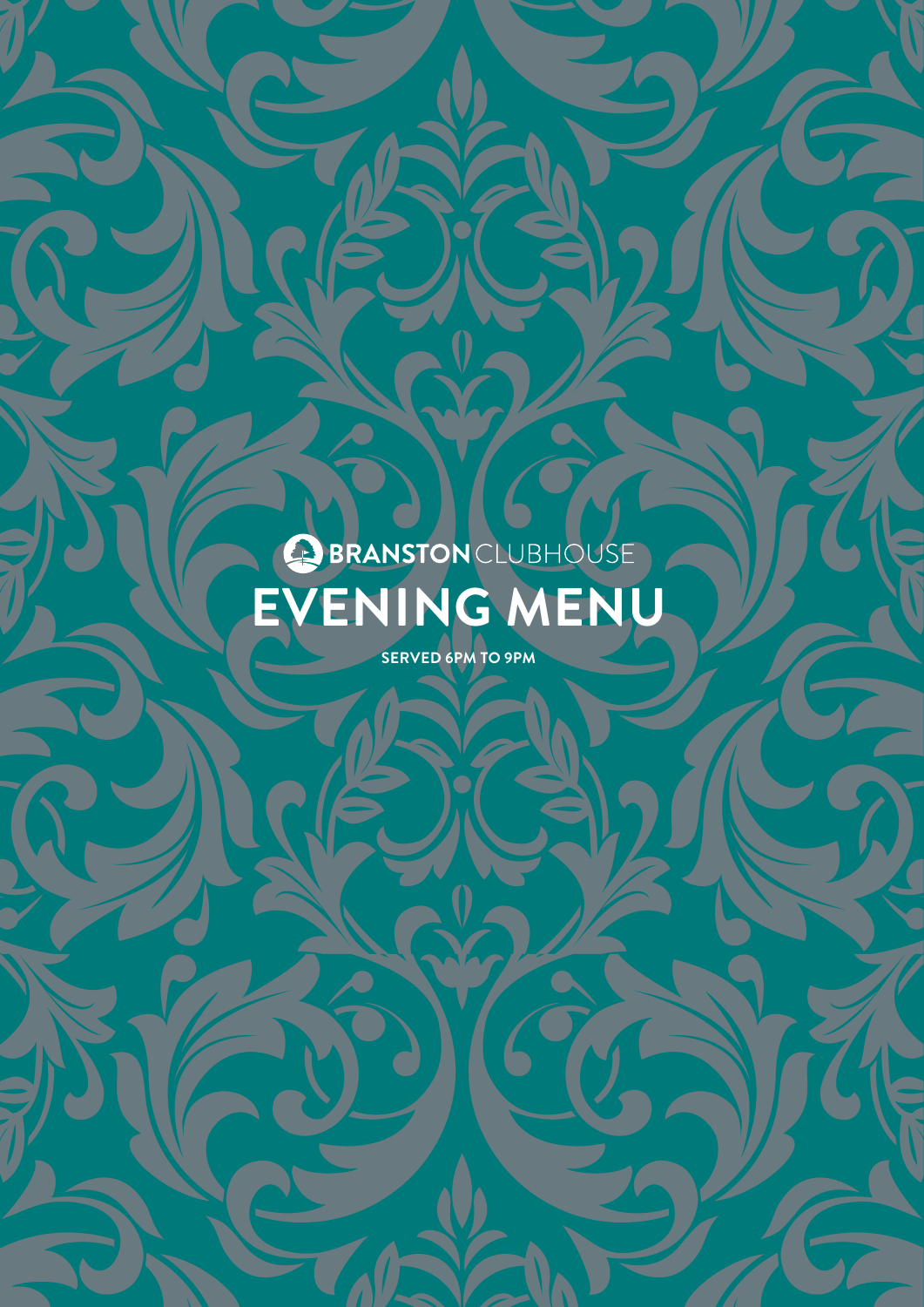## **STARTERS & SHARERS**

| <b>SOUP OF THE DAY GP</b>                                                                                                                                | 5.00   4.50                     |
|----------------------------------------------------------------------------------------------------------------------------------------------------------|---------------------------------|
| Served with a warm baguette                                                                                                                              |                                 |
| CLASSIC NACHOS VG<br>Warm tortillas with mozzarella and jalepeños with<br>guacamole, salsa and crème fraîche                                             | per person 7.00 6.30            |
| CHILLI-BEEF BRISKET LOADED FRIES @                                                                                                                       | 9.00   8.10                     |
| <b>OR NACHOS</b><br>Your choice of warm tortillas or skinny fries topped<br>with slow cooked chilli beef brisket,<br>jalapenos, coriander and mozzarella |                                 |
| CHEESE & BACON LOADED FRIES G<br><b>BLUE CHEESE LOADED FRIES 76</b><br>With sliced red onion.                                                            | $8.00$ 7.20<br>7.00   6.30      |
| Add bacon for 1.00   0.90 supplement                                                                                                                     |                                 |
| <b>CRISPY COATED CHICKEN WINGS GP</b><br>With your choice of barbecue, hot chilli or blue<br>cheese sauce                                                |                                 |
| $6.00$   5.40<br>6 pieces<br>12 pieces<br>$8.50$   7.65<br>15 pieces<br>9 pieces                                                                         | $10.50$   9.45<br>12.50   11.25 |
| <b>GARLIC PIZZA BREAD <math>\heartsuit</math></b>                                                                                                        | $6.50$ 5.85                     |
| Add cheese for 1.00   0.90 supplement                                                                                                                    |                                 |
| GARLIC PIZZA BREAD WITH TOMATO $\circledcirc$                                                                                                            | 7.00   6.30                     |
| <b>SMOKED SALMON</b>                                                                                                                                     | 9.00   8.10                     |
| With cucumber ribbons, crispy capers, watermelon<br>and mint dressing                                                                                    |                                 |
| <b>SALT AND PEPPER SQUID</b>                                                                                                                             | 9.00   8.10                     |
| With sweet chilli mayonnaise and fresh rocket                                                                                                            |                                 |
| <b>TOMATO BRUSCHETTA (B) GP</b><br>Fresh cherry tomatos, red onion, olives on toasted<br>ciabatta drizzled with olive oil                                | $6.00$ 5.40                     |
| <b>CRISPY BRIE</b> $\odot$                                                                                                                               | $6.00$ 5.40                     |
| With cranberry sauce and fresh rocket                                                                                                                    |                                 |
| <b>WARM BREAD AND OLIVES GF</b><br>A selection of breads with oil, a balsamic<br>glaze dip and mixed olives                                              | 7.00   6.30                     |
| <b>BAKED CAMEMBERT GP</b>                                                                                                                                | $12.50$   11.25                 |
| crusty bread, chutney and sticky red onions                                                                                                              |                                 |
| <b>MANARITY</b><br>COURSES 20.00 To P<br><b>JOIN US FOR</b><br>SUNDAY<br><b>LUNCH</b>                                                                    |                                 |
| <b>BOOK ONLINE</b><br>URSES 25.00                                                                                                                        |                                 |

## **MAINS**

| <b>BREADED SCAMPI</b><br>Chunky chips, mushy peas, tartare sauce                                                                                                                                                                             | 14.00   12.60                  |
|----------------------------------------------------------------------------------------------------------------------------------------------------------------------------------------------------------------------------------------------|--------------------------------|
| <b>SWEET CHILLI CHICKEN SALAD GF</b><br>Chargrilled marinated sweet chilli chicken<br>breast on a bed of fresh mixed leaf salad                                                                                                              | 14.00   12.60                  |
| <b>TANDOORI CHICKEN FLATBREAD GP</b><br>Raita yoghurt, mango chutney and<br>sweet potato fries                                                                                                                                               | 14.00   12.60                  |
| <b>HOMEMADE LASAGNE</b><br>Served with salad and garlic ciabatta                                                                                                                                                                             | 13.00   11.70                  |
| <b>VEGETABLE LASAGNE <math>\heartsuit</math></b><br>Served with salad and garlic ciabatta                                                                                                                                                    | 12.00 10.80                    |
| <b>PIE OF THE DAY</b><br>With chunky chips, garden peas and gravy                                                                                                                                                                            | 15.00   13.50                  |
| <b>BEER-BATTERED HADDOCK</b><br>With chunky chips, mushy peas and<br>tartare sauce                                                                                                                                                           | 16.00   14.40                  |
| PAN FRIED SALMON GP<br>With pickled onion and baby beetroot salad<br>and dill oil                                                                                                                                                            | 18.00   15.30                  |
| <b>CHICKEN AND MUSHROOM</b><br>PAPPARDELLE <sup>G</sup><br>in a tomato and cream sauce                                                                                                                                                       | 14.00   12.50                  |
| <b>BLUE CHEESE AND LEEK</b><br><b>PAPPARDELLE</b> C<br>topped with charred asparagus                                                                                                                                                         | 14.00   12.50                  |
| <b>PAN FRIED TOFU (E)</b><br>with a ginger and soy sesame glaze on a bed<br>of cucumber and watermelon salad                                                                                                                                 | 14.00   12.50                  |
| <b>VEGETABLE CHILLI</b> (E) GP<br>With basmati rice                                                                                                                                                                                          | 10.00   9.00                   |
| <b>8oz FLAT-IRON STEAK GP</b><br>10oz RIBEYE STEAK CD<br>Both served with chunky chips, radish and<br>rocket salad, pepper and lemon dressing and<br>onion rings<br>Add a sauce for 2.00   1.80:<br>Peppercorn, blue cheese or garlic butter | 19.00   17.10<br>25.00   22.50 |
| 10oz GAMMON GP<br>With egg or pineapple and served with<br>served with chunky chips, radish and rocket<br>salad with a pepper and lemon dressing and<br>onion rings                                                                          | 15.00   13.50                  |
| <b>SWEET POTATO &amp; (VE) GF)</b><br><b>CHICKPEA CURRY</b><br>With basmati rice and naan bread                                                                                                                                              | 13.00   11.70                  |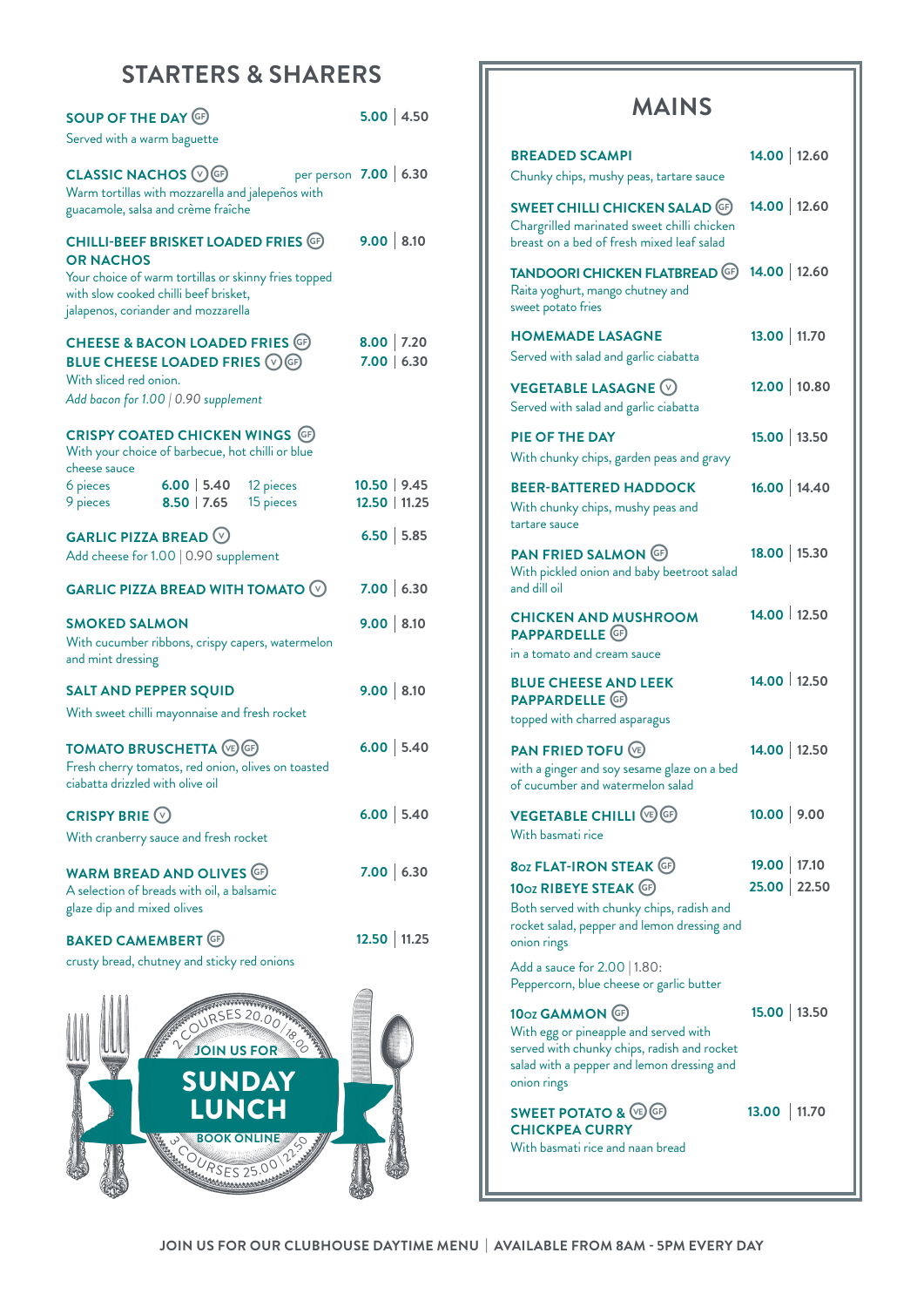#### **PIZZA**  \*\* **AVAILABLE TO TAKE AWAY** \*\*

| THE MARGHERITA $\mathbb{O}$ GP<br>Buffalo mozzarella, cherry tomato, baby basil                                                            | 9.00   8.10   |
|--------------------------------------------------------------------------------------------------------------------------------------------|---------------|
| THE TEXAS BBQ <sup>(G)</sup><br>Barbeque sauce base topped with mozzarella, roast<br>chicken, red onion and mixed peppers                  | $11.00$ 9.90  |
| FOUR CHEESE $\circledcirc$ GP<br>Tomato sauce base topped with brie, gorgonzola,<br>cheddar, mozzarella and caramelised red onions         | $11.00$ 9.90  |
| <b>THE MEXICAN GD</b><br>Fresh salsa base topped with mozzarella, beef brisket,<br>jalapeños, fresh chilli, coriander and red devil cheese | 12.00   10.80 |
| <b>THE MILANO</b> <sup>G</sup><br>Parma ham, pepperoni, rocket and mozzarella                                                              | 12.00 10.10   |
| THE MEAT FEAST G<br>Pepperoni, roast chicken, Parma ham, pork meatballs<br>and mozzarella                                                  | 13.00   11.70 |
| <b>THE ORIENTAL GP</b><br>Pulled duck, red chilli, plum sauce, spring onion,<br>cucumber ribbons and mozzarella                            | 13.00   11.70 |
| THE VEGETARIAN <b>OG</b><br>Mixed peppers, red onion, sweetcorn, mushroom,<br>tomato and mozzarella                                        | $11.00$ 9.90  |

*Add toppings 1.20 | 1.08 supplement*

### **DESSERTS**

| <b>LOTUS BISCOFF CHEESECAKE</b><br>A Biscoff base with light coffee cheesecake                                              | 7.00   6.30 |
|-----------------------------------------------------------------------------------------------------------------------------|-------------|
| <b>SALTED CARAMEL BROWNIE (VE)</b><br>With hot chocolate sauce and vanilla ice cream.                                       | $8.00$ 7.20 |
| <b>CHOCOLATE BROWNIE</b><br>With hot hazelnut pouring sauce and served with<br>Needwood's honeycomb ice cream.              | 7.00   6.30 |
| <b>HOT WAFFLE</b><br>With vanilla ice cream, toffee chunks and chocolate<br>sauce                                           | 7.00   6.30 |
| <b>CARROT CAKE (B)</b><br>With pistachio and avocado frosting, caramel sauce,<br>pistachio pieces and vanilla ice cream     | $6.50$ 5.85 |
| <b>VANILLA PANNA COTTA</b><br>with mango salsa and passionfruit coulis                                                      | 7.00   6.30 |
| <b>GINGER CAKE</b><br>With fresh pineapple and clotted cream                                                                | $8.00$ 7.20 |
| <b>ICE CREAM C</b><br>Your choice of three scoops with a wafer and<br>toffee chunks - ask for the flavours of the day       | $6.50$ 5.85 |
| <b>SORBET OF THE DAY (B) GP</b><br>Your choice of three scoops served with fresh fruit -<br>ask for the flavours of the day | $6.50$ 5.85 |

## **BURGERS**

| <b>CHEESEBURGER</b><br>Homemade 7oz beef burger on a rustic brioche bun<br>with cheddar, tomato, lettuce, homemade relish and<br>served with skinny fries and onion rings. | 15.00   13.50 |
|----------------------------------------------------------------------------------------------------------------------------------------------------------------------------|---------------|
| <b>CHICKEN FILLET BURGER</b><br>Breaded chicken burger on a rustic brioche bun with<br>tomato, lettuce and cheddar served with skinny fries<br>and onion rings             | 15.00   13.50 |
| HALLOUMI BURGER V<br>With coriander mayo, lettuce and tomato on a brioche<br>bun served with skinny fries and onion rings                                                  | 15.00   13.50 |
| <b>CHILLI BRISKET BURGER</b><br>Beef patty topped with chilli beef brisket, Red Devil<br>cheese, crispy jalapenos served with fries and onion<br>rings                     | 17.50   15.75 |
| <b>DOUBLE STACK BURGER</b><br>Beef patty and crispy chicken fillet burger, cheese,<br>crispy maple bacon, lettuce, tomato with fries and<br>onion rings                    | 19.00   17.10 |
| MUSHROOM AND BRIE BURGER $\heartsuit$<br>On a brioche bun with tomato and lettuce served<br>with skinny fries and onion rings                                              | 13.50 12.15   |
| <b>LAMB BURGER</b><br>With sweet chiili mayo, brioche bun, tomato and baby                                                                                                 | 15.00   13.50 |

gem with skinny fries and onion rings

| <b>SIDES</b>              |               |  |
|---------------------------|---------------|--|
| <b>Skinny fries</b>       | $3.00$   2.70 |  |
| Chunky chips              | $3.00$   2.70 |  |
| Sweet potato fries        | $3.50$   3.15 |  |
| Beer battered onion rings | $3.50$   3.15 |  |
| Rocket and radish salad   | $3.00$   2.70 |  |
| Mixed leaf salad          | $3.00$   2.70 |  |
| Coleslaw                  | $3.00$   2.70 |  |
| Garlic bread              | $3.00$   2.70 |  |
| Garlic bread with cheese  | $3.50$   3.15 |  |

*We endeavour to cater for all allergies and dietary requirements however we cannot guarantee our dishes are 100% free of any specific allergen. Please inform your server before ordering of any dietary requirements or allergies* 

**PARTY OR CELEBRATION**

HIRE THE TERRACE ROOM



**FOR YOUR** 

Ask for more details